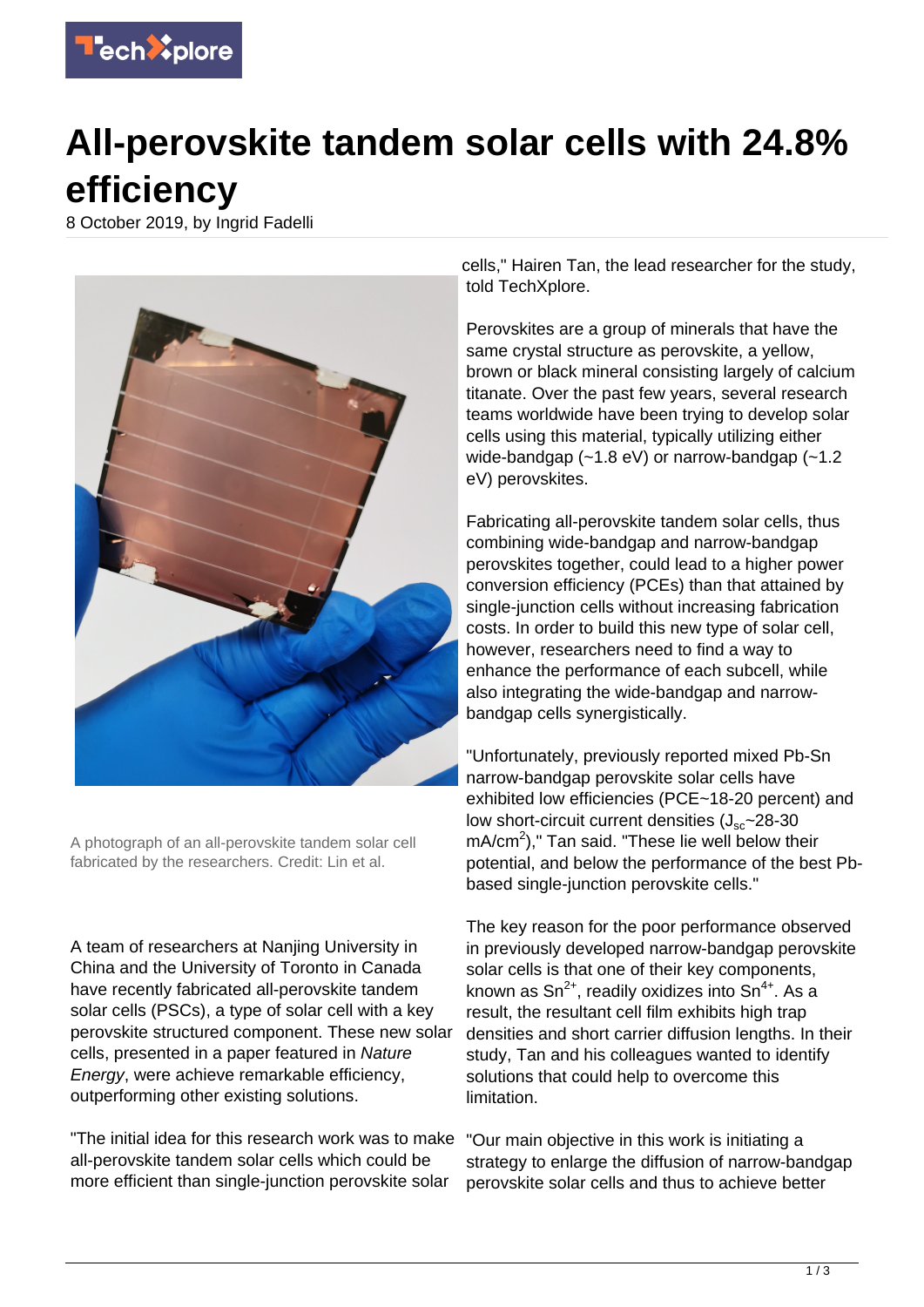

performed tandem solar cells," Tan said. "Sn vacancies are typically caused by the incorporation of  $Sn^{4+}$  (a product of  $Sn^{2+}$  oxidation) in the mixed Pb-Sn perovskites. We took the view that a new strategy to prevent the oxidization of  $\text{Sn}^{2+}$  in the precursor solution could dramatically improve charge carrier diffusion length."

Tan and his colleagues introduced a new chemical approach that could ultimately enhance the performance of PSCs. This approach is based on a comproportionation reaction that leads to substantial advancements in the charge carrier diffusion lengths of mixed Pb-Sn narrow-bandgap perovskites.

Previously proposed approaches are all characterized by sub-micrometer diffusion lengths, which can impair the cell's overall efficiency. In their possible way to achieve this will be to reduce the work, on the other hand, Tan and his colleagues achieved a 3 ?m diffusion length; a remarkable result that enables performance-record-breaking Pb-losses in the tunneling recombination junction." Sn cells and all-perovskite tandem cells.

"We achieved this by developing a tin-reduced precursor solution strategy that returns the  $Sn^{4+}$  (an oxidization product of  $Sn^{2+}$ ) back to  $Sn^{2+}$  via a comproportionation reaction in the precursor solution," Tan explained.

The oxidation of tin-containing perovskites has been a crucial problem for the development of solar cells with a perovskite component, as it can negatively affect their performance and thus hinder their application in a variety of settings. The new chemical approach introduced by Tan and his colleagues provides an alternative route for fabricating tandem solar cells using tin-containing narrow-bandgap perovskite, which leads to more stable and efficient cells.

"Our work also highlights that the electronic quality of tin-containing perovskites can be comparable to that of lead halide perovskites that has demonstrated efficiency similar to crystalline silicon cells," Tan added. "We have no doubt that our tandem approach will finally offer us an avenue to very cheap, yet highly efficient solar devices."

In their study, Tan and his colleagues used their

chemical approach to fabricate monolithic allperovskite tandem cells and then tested their performance. They found that their tandem cells obtained impressive independently certified PCEs of 24.8 percent for small-area devices (0.049  $\text{cm}^2$ ) and 22.1 percent for large-area devices  $(1.05 \text{ cm}^2)$ .

Moreover, the cells retained 90 percent of their performance after operating for over 400 hours at their maximum power point under full one sun illumination. In the future, the approach introduced by this team of researchers could inform the development of more efficient and cost-effective solar-powered devices.

"We now plan to further improve the power conversion efficiency of all-perovskite tandem [solar](https://techxplore.com/tags/solar+cells/) [cells](https://techxplore.com/tags/solar+cells/) beyond 28 percent," Tan said. "The first photovoltage loss in the wide-bandgap [perovskite](https://techxplore.com/tags/perovskite/) solar cell. Another possibility is to reduce the optical

 **More information:** Renxing Lin et al. Monolithic all-perovskite tandem solar cells with 24.8% efficiency exploiting comproportionation to suppress Sn(ii) oxidation in precursor ink, Nature Energy (2019). [DOI: 10.1038/s41560-019-0466-3](http://dx.doi.org/10.1038/s41560-019-0466-3)

© 2019 Science X Network